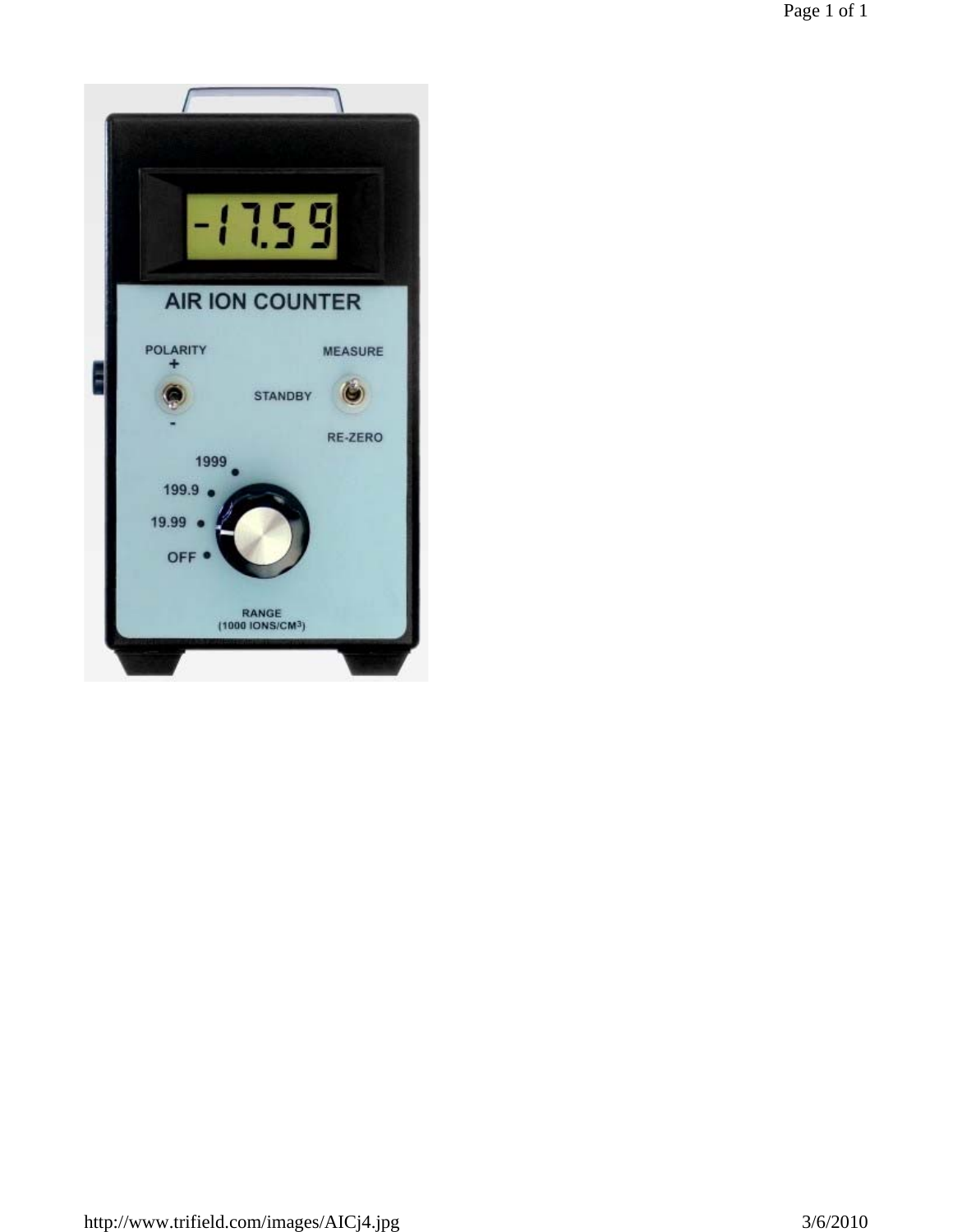#### **Air Ion Counter Specifications**

**Air flow:** 400 cc/sec. Linear speed is 80 cm/sec through a polarization field of 2500 V/m and the system is designed to collect 60% of the ions in still air at this speed. A lower percentage is collected if air is forced faster than 80 cm/sec through the inlet slot, and a higher percentage than 60% is collected if a reverse air flow slows the air flow. This maintains the accuracy in windy conditions. It is within specified accuracy for air flow from 200 to 800 cc/sec.

**Dynamic Range:** For the standard "2 million" version, 10 - 1,999,000 ions/cc, both selectively "+" and selectively "-". For the "20 million" version, range is 100 - 19,990,000 ions/cc. For "200 million", it is 1000 - 199,900,000 ions/cc.

**Setting time:** Approx. 1 second (response time), and 10 sec (after switchover between "+" and "-")

**Noise level:** (2 second-weighting) approximately 10 ions/cm<sup>3</sup>

**Input resistance:** 10<sup>10</sup> Ohms.

**Accuracy:** +/-25% for fast ions (mobility greater than 8 x 10-5 m/s per V/m - these are the most numerous ions. The Air Ion Counter is less sensitive to "slow" ions such as charged pieces of dust). Stays within 25% for air speeds up to 15 km/hr in any direction. Temperature range is -10 to +50C (14 to 122F). Humidity: up to 90% (condensing).

**Battery:** One 9V alkaline. Current drain is about 5ma on STANDBY, and 40ma on MEASURE. All 3 decimal points display when battery becomes weak (below 7.4V). Battery life is about 40 hours on STANDBY and 2-3 hours on MEASURE. If ordered with the Li-ion battery option, running time until low battery indicator is about 60 hours on STANDBY and 6 hours on MEASURE. Li-ion recharge time is 3 hours, but the charger can remain plugged in indefinitely and the charger will power the Air Ion Counter. Liion battery life is 5 years or 500 charge cycles, and is replaceable.

**Ion Selectivity (crosstalk):** 1:5000. That is, if POLARITY is set to "+", the meter will display 1/5000 of the "-" ion density (as a negative number) if there are many negative ions and no positive ions. With POLARITY set in its center position, the meter will read a number which is 1/10 the "+" density, minus 1/10 the "-" density.

**Output (option):** Output is analog; +/- 1.999 volt corresponds to full scale on all ranges. For example, if the standard "2 million" range meter is configured with an output, a reading of "-150.0" on the 199.9 range will produce an output of -1.5 volts which corresponds to 150,000 ions/cc. With the output option, there is no "RE-ZERO" switch. Instead, a single rotary control (knob) is set once so that the display reads zero when no ions are present. There is a small change in offset with temperature of about 10 ions/cc per degree C. If the temperature remains the same or if it changes but then returns to the original temperature, the rotary control will not need to be changed to a new setting. An AC adaptor comes with the output option; when the adaptor is plugged into the meter, the alkaline battery will be "disconnected", and is not recharged. (If the Li-ion rechargeable battery option is ordered, disregard the previous sentence.)

#### **Warranty:** 1 year

Manufactured in USA from international components. Circuit board was made in USA. Its assembly and all machining and calibration were done by AlphaLab in Salt Lake City.

**Return to Air Ion Counter**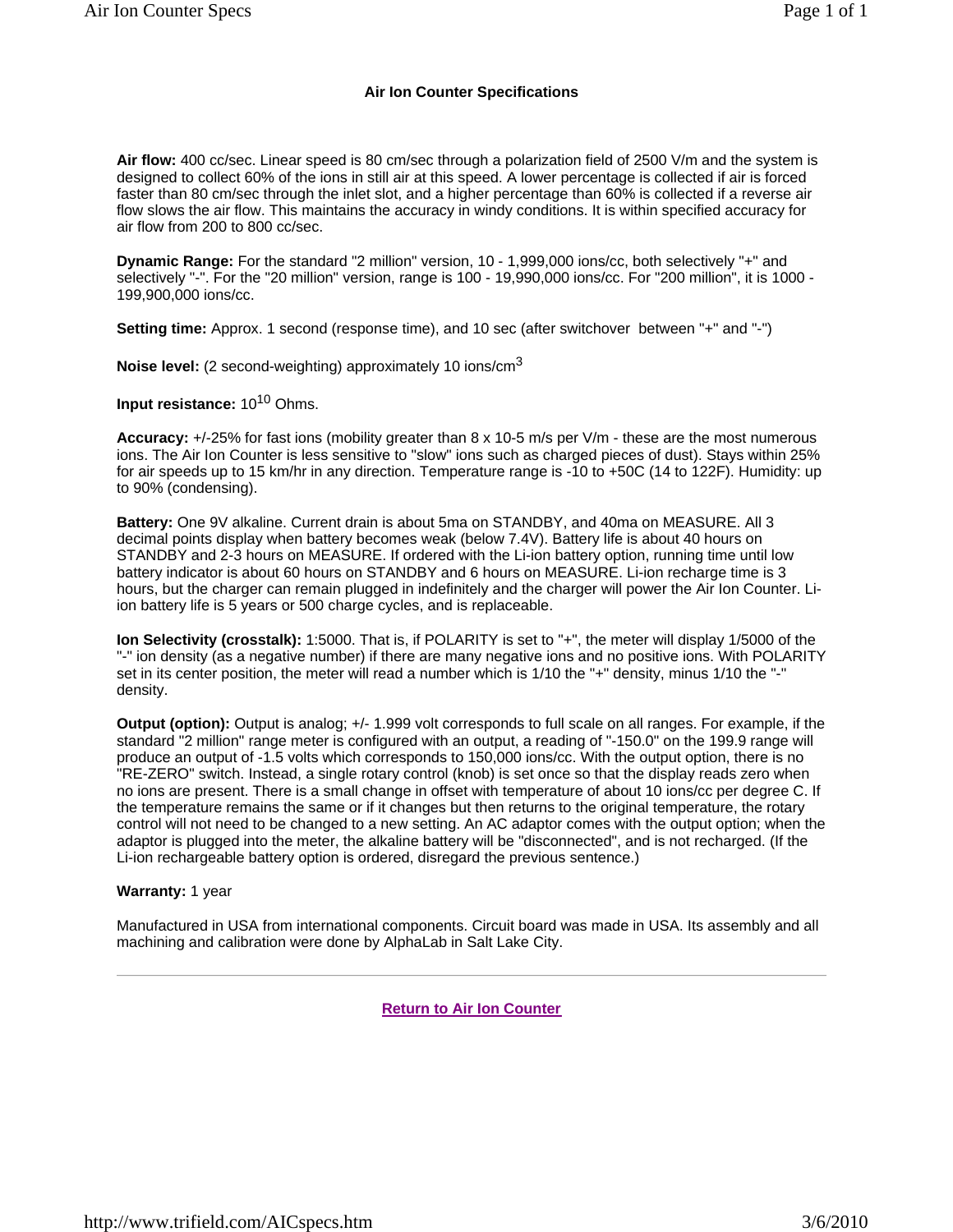# **Air Ion Counter - Summary of Instructions**

(For more detailed explanation - see "Full Instructions", about two pages down.)

#### **Standard 2 million ions/cc version-**

The 20-foot long ground cord should be used to connect the meter to earth ground for most types of measurements -- especially if you are measuring near an ionizer. Make sure the wind guard (black plastic cover) is in place over the top slot in the meter, for most types of measurement. Switch both the POLARITY and MEASURE switches to the center position (the center position is between "+" and "-" on one, and "STANDBY" on the other). Switch the RANGE knob to "19.99". Wait 10 to 15 seconds until the display is stable +/- 2 counts (+/- 0.02). Press and hold down the right switch to "RE-ZERO" for a second or longer. Then release that switch. Repeat this until the display reads between -0.02 and + 0.02 for at least 10 seconds after release. The meter is now at a proper "zero" and is ready to take measurements for at least 10 minutes before you will require another RE-ZERO step. If you change the knob to another range like "199.9", you will need to RE-ZERO again.

To measure, point the top slot (the one that is usually covered by the black plastic wind guard) toward the ion source. At any time, you can change the POLARITY switch to  $+$  or  $-$ , to measure  $+$  or  $-$  ions, respectively. It is not necessary to RE-ZERO when changing polarity. The display will immediately jump to a high value when you switch POLARITY, but it will settle to near zero in 10 to 15 seconds. Then flip the right-side switch up to MEASURE. This will turn on the fan, and the display will read the correct number of thousands of ions per cubic centimeter in the air. For example, if the POLARITY is set to "-", and the display reads "-0.86", this is 860 negative ions/cc. If it reads -12.63, it means 12,630 negative ions/cc (=12.63 kilo-ions/cc). When not measuring, leave the right switch on STANDBY to conserve battery power (STANDBY uses 1/8 the power of MEASURE). If when measuring near a strong source of ions, the display may go over-range; it will read a "1" at the far left with no other digits. Then switch the RANGE to a higher number, like 199.9 or 1999. You must do the RE-ZERO step again after a range switch. That is, set both toggle switches to center position, wait, and then set the right-side toggle to RE-ZERO and release. The less sensitive ranges 199.9 and 1999 will respond faster than the 19.99 range, which uses slower electronic filtering.

To get accurate readings of the average number of ions in a room, avoid measuring near charged plastic like synthetic fabric clothing. The excess charge will reduce both positive and negative ion counts in the vicinity. Sometimes ions do not mix well in a room. There may be a cloud of negative ions in one area with almost no ions just a few inches away. Any fan (even a slow one) helps mix ions in a room. Without some mechanism for circulating the air, you may see the ion count go low, then high, then low, irregularly as a "cloud" of ions sloshes back and forth.

This meter reads exclusively the negative ions in the air when POLARITY is on "-", and positive on "+". Substantial amounts of both polarities can co-exist in the same volume of air.

If you see all three decimal points at the same time, the battery is low. Unscrew the back to replace it with a common 9 volt alkaline battery. Make sure that you put in the new battery so that the wire does not interfere with the motion of the fan.

## **20 million ions/cc version-**

The three ranges of this version are exactly 10 times the ranges of the 2 million version. They are (full scale) 199,900 ions/cc ("199.9x10<sup>3</sup>"), 1,999,000 ions/cc, and 19,990,000 ions/cc. The respective resolution of each range is also 10x; at the most sensitive range ("199.9x10 $3$ "), the least digit is in units of 100 ions/cc  $(0.1x10<sup>3</sup>)$ . All other functions are the same.

## **Version with output -**

In this version, there is no "RE-ZERO" on the right-side toggle switch. The offset is adjusted using the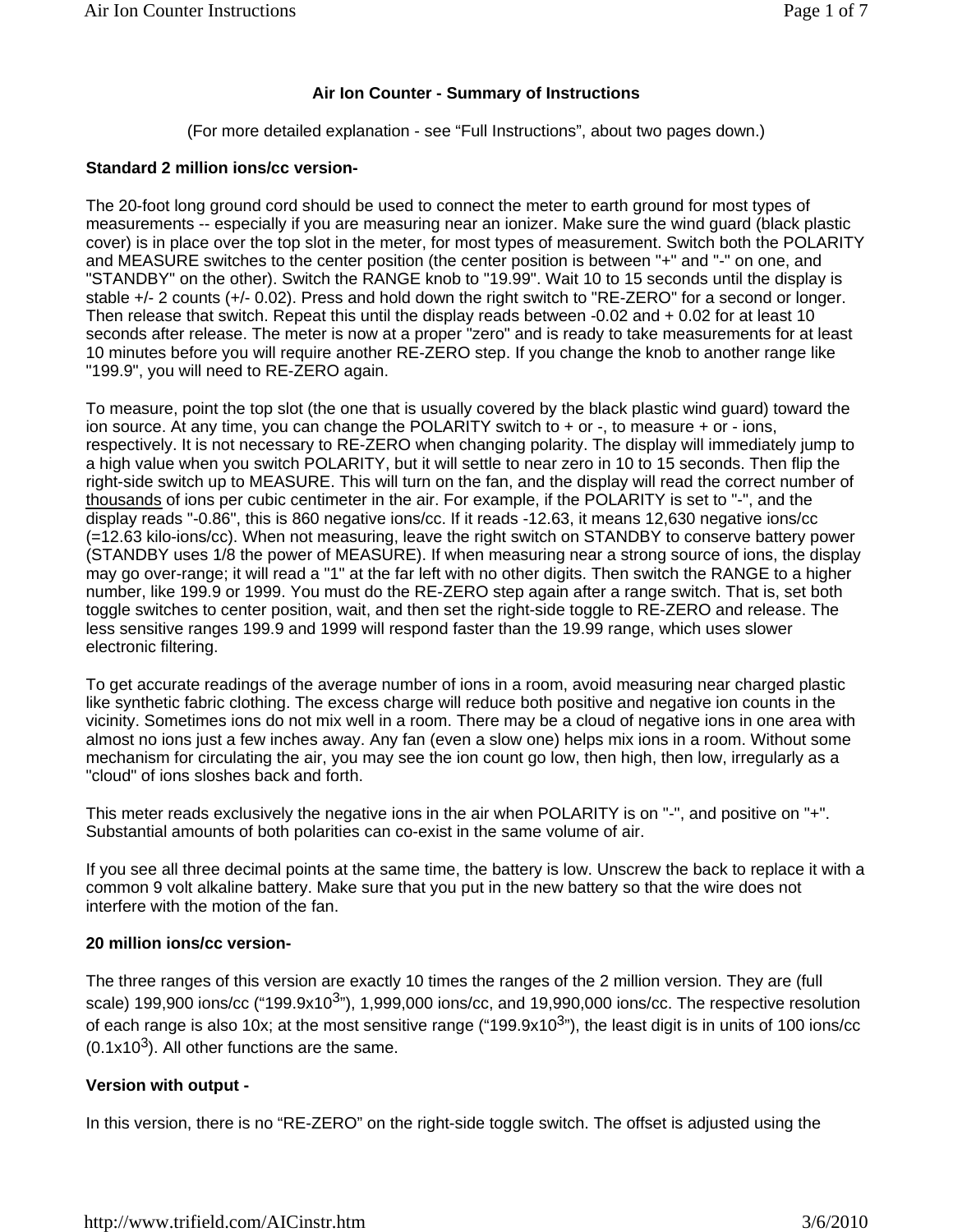rotary control in the center of the meter face. To adjust the offset correctly (equivalent to doing a RE-ZERO), switch POLARITY to center position, and set the right toggle to STANDBY so that the fan is off. On the most sensitive range (range selection that is closest on the label to the word "OFF"), rotate the OFFSET control until the display reads zero (it may fluctuate +/- 2 counts). This step generally does not need to be done again (even after turning the unit off and on) unless the temperature changes by more than 10C. (Of course it is possible to check periodically that the display reads zero when POLARITY is neutral.)

**For the version with output, note that the case is not ground, but is instead +10V or -10V with respect to ground.** The output jack ("hole" in the case) has two internal connections and a shield. The shield is the visible metal ring, and is at case voltage, which depends on the POLARITY selected. The ground and output are the two internal connections. A plug similar to a stereo headphone plug is provided. The ground and output are equivalent to the left and right channels of a stereo headphone. The center contact is ground and the tip is the output. Do not connect the 20 foot ground cord to the case if the output is connected to your data acquisition system. (There could be a ground conflict, but any ground current is limited to less than 1 ma and 10V.) Instead, make sure that the ground of your system is earth grounded. (The AC adapter included properly isolates the ground.) The output is '2 volts out = full scale' for all three ranges. For example, if the tip pin is -1.5 volts (with respect to ground, the center pin), and the RANGE is "199.9", which is a range of 199,900 ions/cc, then the display will read "-150.0" and the actual ion concentration is 150,000 negative ions/cc. All other operations are identical to the standard version.

Note that the AC adaptor in this version of the meter disconnects the included battery when it is plugged into the side of the meter, and does *not* charge the battery. However, if you get the rechargeable battery system (below), disregard the previous sentence.

#### **Rechargeable battery system option--**

With this option, a lithium-ion 9V battery is included along with a charger which doubles as an AC adaptor. You simply leave the battery in place and plug the charger/adaptor in as needed. The Air Ion Counter can be left turned on (or off) for any period of time with this adaptor plugged in, and the adaptor will power the meter. A special power connector is used so it is not possible to plug in the wrong type of adaptor accidentally. The battery needs recharging if all three decimal points become visible on the display. Full recharge takes about 3 hours, but the adaptor can of course be left plugged in longer. Typical Li-ion battery life per charge is 6 hours in the MEASURE mode (fan running). This compares to 2-3 hours for an alkaline 9V battery. This battery typically lasts 500 charges before dropping to 70% of capacity. (Note that Li-ion batteries are the opposite of car batteries in that Li-ions last a bit *longer* if kept cold and/or not fully charged.)

## **Air Ion Counter - Full Instructions (Standard Version of Meter)**

This meter (Air Ion Counter) pulls air into the slot in the top. Then the air exits out the hole in the bottom. The top slot, which is shielded by a snap-in black "wind-guard", should be pointed toward the area of air that you want to measure. For reliable measurement, the meter's case should not have any static charge (static electricity) on it. (See "How the Air Ion Counter Operates..." at the end of these instructions for an explanation.) The case is conductive and will remain free of static charge if the meter is connected to earth ground through the long ground cord (supplied). The meter's feet are also conductive so if they are sitting on a grounded metal sheet, there will be no static charge, and measurement will be accurate. If you use the ground cord, the alligator clip side of the cord must be connected to earth ground. A metal water pipe or faucet will work as a ground. Usually, the metal screw in a wall switch plate or outlet plate is also grounded, so it can be unscrewed a little in order to connect the alligator clip to the screw head.

The only time that the ground cord does not need to be used is if the meter can remain "un-charged" (that is, it remains at ground potential) even without the cord. This can be done if the meter is not used near an ionizer and if the meter is touched at least once a minute by someone who is electrically connected to ground or who touches ground frequently. If you are walking on carpet while holding the meter, you should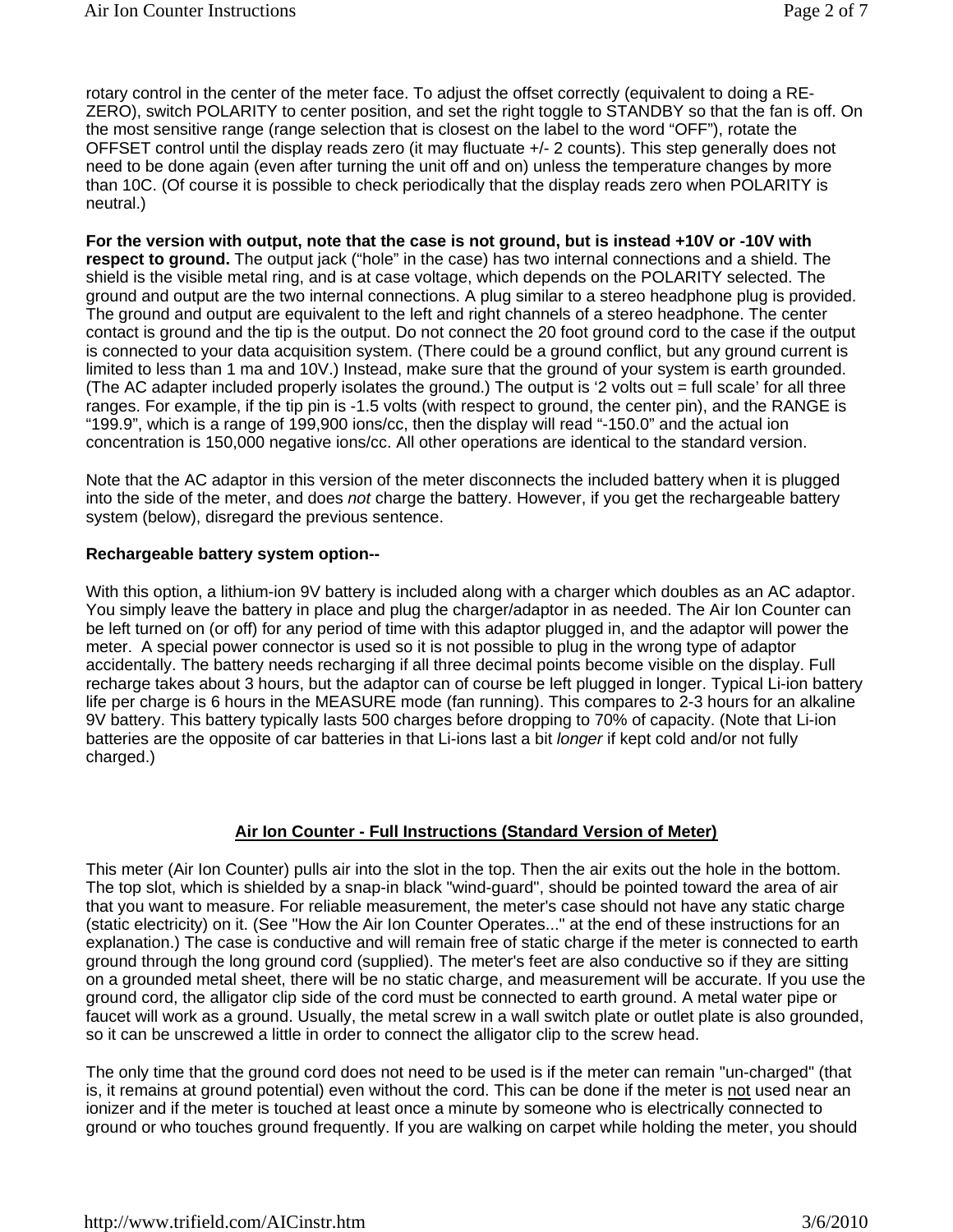try to touch a grounded object more frequently at least once every 10 seconds, or you should use the ground cord.

A black wind-guard is snapped into the slot on the top face of the meter. This wind-guard should generally remain in that position unless both "+" and "-" ion readings are greater than "2.00" (thousand ions per cm<sup>3</sup>). An explanation for this is in "How the Air Ion Counter Operates..." When measuring ions indoors, remember that if the air is not moving, it is also not mixing well. This may lead to ion quantities that differ drastically from one area to another area in a room, even over a distance of a few cm. A more uniform ion density will result if the air in a room is moving, such as from a fan, so it will be well mixed.

To operate the meter, flip the POLARITY switch to its center position, half-way between "+" and "-", and the MEASURE switch should be on STANDBY, which is that switch's center position. Then turn the knob to whichever of the three ranges is required. Usually this is 19.99 (thousand ions/cm<sup>3</sup>), which is the most sensitive range. It reads up to 19,990 ions/cm<sup>3</sup>. Wait until the display becomes stable to within +/-2 counts. This will be about 10 seconds after the meter is turned on. Then flip the MEASURE switch down to RE-ZERO, and hold it there at least a second. It will return to STANDBY when you release it. Do this RE-ZERO step a few times until the display is stable at between 0.02 and -0.02 for at least 5 seconds. Then flip the POLARITY switch to whichever polarity ("+" or "-") you want to measure. Wait for the display to become stable, but if a breeze is blowing and the air contains a large number of ions, the display may not become very stable. In that case, wait at least 10 seconds after flipping the POLARITY switch. Then flip the MEASURE switch upward. This will turn on the fan, and you should hear the fan running.

You should keep the inlet slot (at the top) reasonably far (such as 2 feet or 60cm) from any solid object. To do this you can hold the meter at arm's length while measuring. Solid objects are often electrically charged and alter the number of ions present in their vicinity. You'll see that the number of ions/cm<sup>3</sup> is usually higher in the center of a room away from any furniture that it is directly next to any furniture. This meter will take correct readings even near solid objects, however, the ion count is usually fairly low near solid objects. Do not move the meter while you are reading the number on the display (Hold it still each time you read it). This will keep the displayed number more stable.

If you switch POLARITY from "+" to "-" or "-" to "+", wait at least 10 seconds before the reading will be accurate. You do not need to RE-ZERO. Approximately every 10 to 30 minutes, the RE-ZERO function should be repeated. If you flip the POLARITY switch to its center position and the display does not read near zero after it becomes stable, it is time to RE-ZERO. This will be necessary if the temperature has changed significantly or if you change ranges (between 19.99, 199.9, and 1999). To RE-ZERO again, wait for the display to become stable with POLARITY in its center position. Then flip the MEASURE switch down to RE-ZERO and hold a few seconds. Any error in the "zero" reading is added to or subtracted from the reading. If while you are measuring, the number of ions in the air is quite large, the meter will read overrange. This is shown by a "1" in the extreme left of the display, and no other digits will be visible. If this happens, turn the RANGE knob clockwise to a higher number, and perform the RE-ZERO step again (set POLARITY at neutral, wait, flip MEASURE switch to RE-ZERO a few seconds).

The number of ions per cubic centimeter is whatever is shown on the display multiplied by 1000. For example, if the RANGE knob is set at 199.9 and the display reads "-125.7", it means 125,700 negative ions per cm<sup>3</sup>. The polarity shown on the display (blank if positive, "-" if negative) should be the same as what you set on the POLARITY switch. If the polarity on the display does not agree with what is on the switch, RE-ZERO the unit. Only in one special circumstance will these two polarities not agree. If, for example, the POLARITY switch is set to "+", and the air near an ionizer has 1 million negative ions per cm<sup>3</sup> and zero positive ions, the display will actually read a small negative number, which is about 1/5000 of the number of the opposite polarity. In this example, the display will read negative 1 million x  $1/5000 =$  negative 200 ions per  $\text{cm}^3$ , even though the POLARITY switch is set at positive. (In an example like this, it will be obvious by measuring both "+" and "-", that the "-" is very high compared to "+".) One more feature of the meter should be noted: if the POLARITY switch is set to its center position, the meter will read 1/10 of the sum of the number of positive ions/cm<sup>3</sup> minus the number of negative. If the number of positive ions equals the number of negative ions/cm<sup>3</sup>, the display will read zero. If there are 100,000 negative ions/cm<sup>3</sup> so that the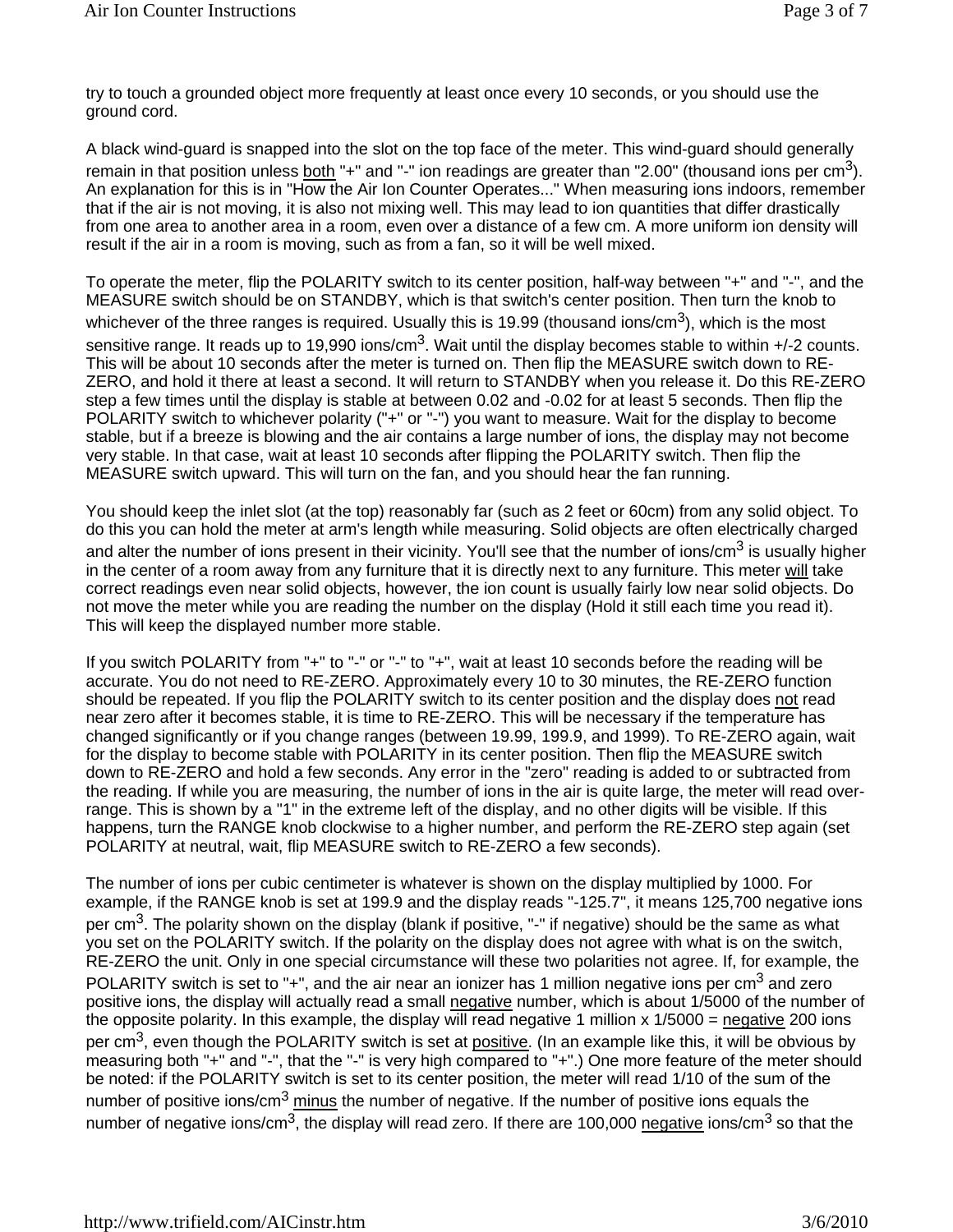display will read -100.0 when POLARITY is "-", and only 10,000 positive ions/cm<sup>3</sup> (display reads 10.0 when POLARITY is set to "+"), then the display will read (10.0 -100.0) x 1/10 = "-9.0" if the POLARITY switch is later set to the neutral position. This means that if all the positive ions in the air were neutralized by negative ions, there would still be an excess of negative ions(90,000/cm<sup>3</sup>), but the meter, when set to the neutral POLARITY position, will read 1/10 of this excess. Therefore, if you want to take a quick reading of the total excess number of ions/cm<sup>3</sup> (whatever is left over if positive and negative neutralized each other to whatever extent possible), switch the POLARITY to neutral, flip the MEASURE switch upward, and multiply the number on the display by ten.

Battery drain is about 4 ma on STANDBY, and 35 ma on MEASURE (with the fan running). Battery life is about 60 hours on STANDBY, and about 5 hours on MEASURE. The battery is a standard 9V alkaline. The meter is shipped with a battery inside. When the battery voltage drops below about 7.9, all three decimal points (. . . ) will become visible. Then unscrew the back of the meter and replace the battery. Be careful to position the battery so that the wires do not interfere with the motion of the fan. If the battery has become very weak (below 5.9 volts) and is not replaced before then, it may cause the three decimal points (. . . ) not to display properly so it will not indicate low battery. Or it may cause all numbers on the display to be blank. If this occurs, then when you turn on the fan (MEASURE), either it will not turn at all, or it will turn slowly and you will hear by the sound that it is turning more and more slowly. In this case, you should replace the battery. If a rechargeable battery is used, an 8.4V type (not a 7.2V type) should be installed. The meter's case is coated with a conductive paint and it should not be cleaned with solvents. If cleaning is required, use only water and a cloth, and only on the outside. If the inside of the meter becomes very dusty, you might notice the following effect: when the meter is on 19.99 range, and STANDBY, in an area with very few ions, the display will settle at a more negative number when POLARITY is "-" than when POLARITY is "+". If after you wait at least 30 seconds after switching POLARITY, the difference between the displayed numbers on "-" and "+" is more than 0.10 (100 ions/cm<sup>3</sup>), then some dust or lint is inside, forming a slightlyelectrically-conducting bridge between the internal collector plate and the metal chamber which surrounds the collector plate. This dust will cause a difference between the "STANDBY" the "+" and "-" readings equal to the amount displayed. To clean out the dust, turn off the meter and pull the black wind guard off from the top of the meter. Then look at the brass square (collector plate) inside. The three wires that are connected to it go up through (3) holes. Make sure that no dust or lint touches any of the three wires where it goes through the holes. Then make sure the brass has no dust or lint that touches between the brass square and the right or left side of the metal chamber, and make sure the brass square is centered (left & right). If it is not in the center, it can be pushed to center it. Blow out any dust, or clean with a strip of writing paper or a wire, if any dust is inside. If cleaning is done properly, the difference in the display reading in still air (you may have to cover the top of the meter with your hand to stop the air flow) between "+" and "-" should be less than 0.10 (100 ions/cm<sup>3</sup>). If you make this measurement in a room with moving air and a large number of ions present, the difference in reading between POLARITY "+" and "-" is supposed to be large. That is why the test should be in still air with a normally low ion count (less than 0.50, of both "+" and "-" ions).

## **Problems--**

If the fan does not rotate when the MEASURE switch is flipped to the up position, flip the switch between MEASURE and STANDBY a few times. (Sometimes some dust may prevent the MEASURE switch from going fully to the "up" position). If that doesn't work, turn off the meter and unscrew the back. Spin the fan with your finger to make sure it can turn freely. Sometimes the battery is replaced in a position so that the battery wire interferes with the fan motion. If so, change the battery position. The fan blade is on a small steel shaft. If the fan blade is positioned too far forward or backward on this shaft, it may hit something and not be able to turn. Just use your finger or pry with a flat-head screwdriver to push the fan backward or forward so it can turn freely. If the fan seems to be getting slower (the sound of the fan has a lower and lower pitch), replace the battery.

If all 3 decimal points show, or if the display remains blank when turned on, replace the battery by unscrewing the back.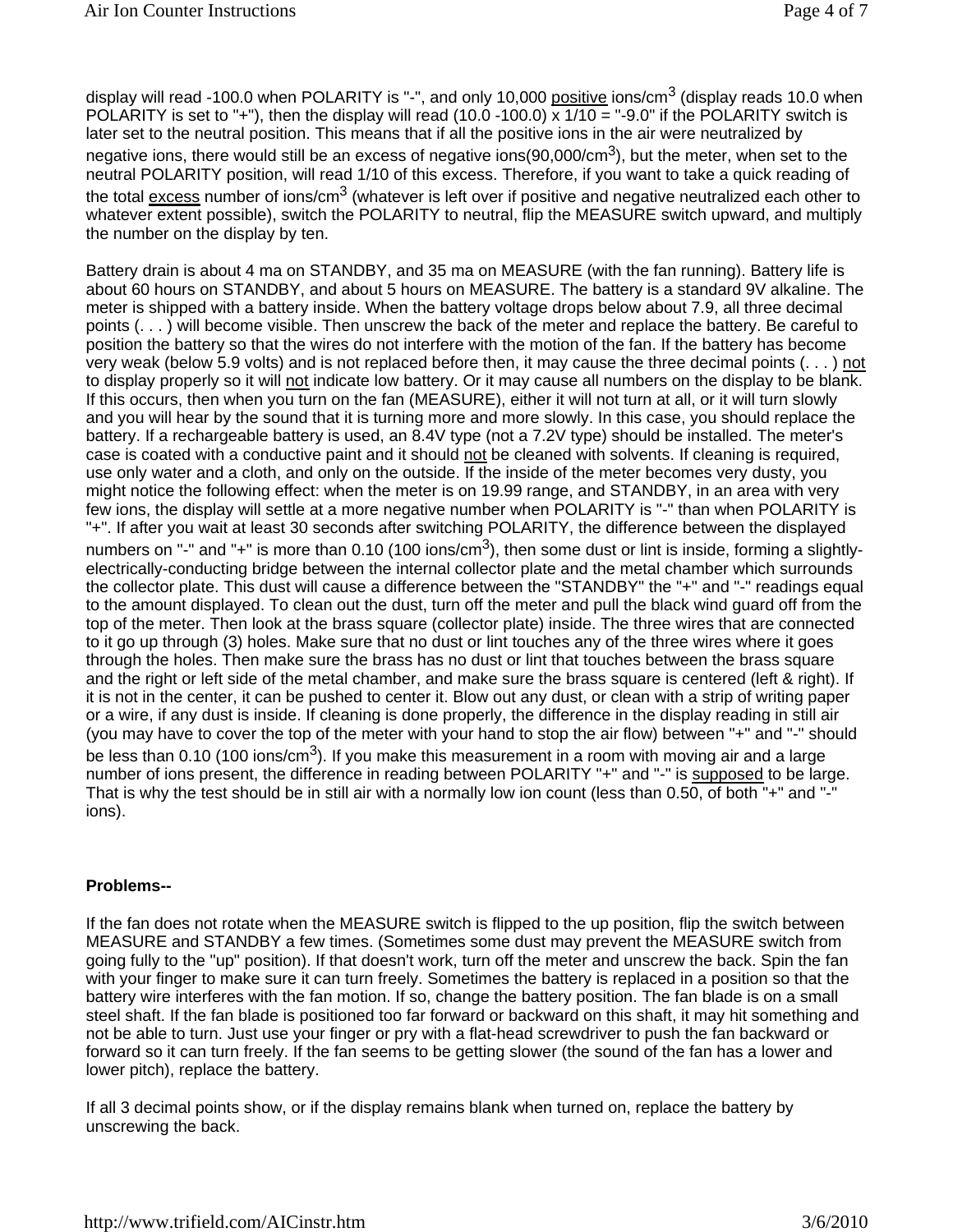If the number displayed changes frequently and does not remain stable, make sure the meter is grounded. Sometimes a screw or metal object that is supposed to be "earth grounded" is actually not, and if you connect the alligator clip of the ground cord to that, the meter may be unstable. Check by measuring the resistance with a multimeter between the jack on the ground cord and a water pipe. It should be less than 100 K ohms. Another way to check is to charge yourself by pointing a negative ionizer toward yourself for a few seconds, and then touch the jack on the ground cord. It should spark if it is connected to earth ground. If it does not spark, try the same test by touching a water pipe. If you spark when you touch a water pipe but not when you touch the jack on the ground cord, the ground cord is not connected to earth ground, and you should find a good earth ground to connect to.

If you are measuring the output of a negative ionizer and you notice that the meter is detecting a large number of positive ions (especially when the inlet slot is pointed away from the ionizer), it means the meter is not properly grounded. That is, the meter is charging to a very high negative voltage. The voltage is so high that it is causing the air near it to spark and produce ions. The positive ions in the air are then attracted to the negatively-charged meter. This can create a very large number of positive ions, and the meter will detect a small fraction of them even if the POLARITY is set to "-".

# **How the Air Ion Counter Operates (and How to Take Accurate Readings)--**

This meter operates by sampling the air, which is pulled into the slot in the top and exits out the round hole in the bottom, at the rate of 400  $\text{cm}^3$  per second. While inside the meter, either negative or positive ions (depending on how the POLARITY switch is set) are taken from the fast-flowing air and deposited onto an internal collector plate. The number of elementary charges per second that hit the collector plate is measured (by measuring the voltage of the collector plate, which is connected to ground through a 10 G ohm resistor). The POLARITY switch selects which polarity of ions (+ or -) will be measured. This switch forces the voltage of a metal chamber, which surrounds the collector plate, to be either +10, 0, or -10 volts with respect to ground. If POLARITY is set at "+", the chamber will be at +10 volts and the positive ions in the air inside the chamber will be accelerated away from the outer walls of the chamber and toward the "grounded" central collector plate. At this "+" setting, negative ions will actually be accelerated away from the collector plate so in that case, the collector plate will only detect positive ions, and not detect negative ions. Similarly, if the POLARITY is set at "-", the collector plate will only detect negative ions.

## **Three effects can interfere with ion readings, and should be avoided:**

1) If the plastic case of the Air Ion Counter has a significant static electric charge, either "+" or "-", the meter will read too low. For example, if the POLARITY switch is set to "+", and the plastic case of the meter is accidentally carrying excess positive charge, the case will repel positive ions that are in the air. Therefore, + ions won't enter the top slot and the reading will be much too low. Even if the POLARITY switch is then changed to "-", the meter will continue to read too low, because negative ions will be attracted to the (positive) case and will not enter the meter properly at the top. Therefore, the case must be connected to ground (with the supplied long cord) unless you are sure that the case does not have a static charge. When measuring near a negative ionizer, this grounding is essential, because the ionizer will rapidly charge the case negative. Also, any highly charged objects (objects with a lot of "static electricity", including clothing made of synthetic cloth, and plastic objects that have been handled or rubbed recently) should be kept away from the area where ions are being measured. This surface charging can affect any plastic object near an ionizer, including the plastic enclosure of an ionizer (if the ionizer is not well designed). In this situation, an ionizer may produce a large number of negative ions immediately after it is turned on, but then the output of negative ions reduces to near zero after a time interval of a few seconds or more. (If this happens, the enclosure of the ionizer in question should be redesigned to be electrically conductive and it should be connected to earth ground). Any battery -operated ionizer will also have a similar problem unless the enclosure is connected to ground. That is, the battery-powered ionizer will charge more and more positive until it can emit no more negative ions, because the negative ions are attracted back to the ionizer and never leave the vicinity.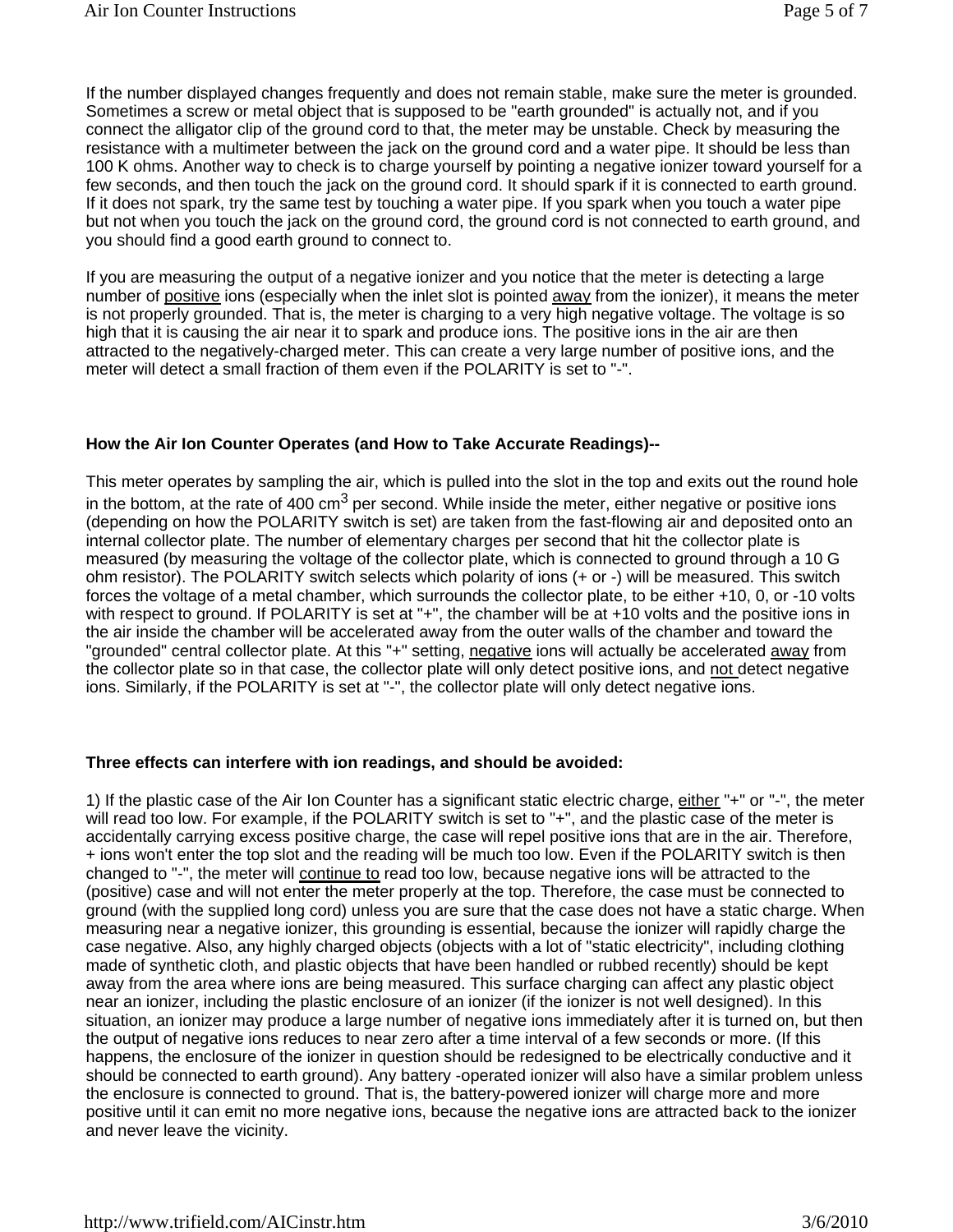2) Another effect that can interfere with ion detection is that ions are usually not distributed uniformly throughout a volume. This is especially important indoors. In a room, a slight air breeze can blow an area of high ion concentration away from the ion counter and then later the breeze may blow the ions back toward the ion counter. Therefore the number displayed may be high, but then go to near zero, and back to a high number again. A similar (irregular) distribution of ions occurs near an ionizer. Usually in an ionizer the ions travel out from an electric needle. If the air in the room is not moving, the ions travel only to a distance of about 200 to 300 cm away from the needle, and then the ions stop and travel back to the ionizer or to other grounded objects that are nearby. Also the number of ions is large in the straight forward direction, but is much smaller at wide angle, more than about 45ï,° away from forward. Therefore an ion counter that is held about 250 cm away from an ionizer (straight in front of the needle) may read low, then high, then low, etc. This is because the distance that ions travel varies between 200 and 300 cm, and slight breezes in the room can blow the "cloud" of ions backward and then forward. The same high-low-high can occur at the side of an ionizer, for example, only 50 cm away. The direction of the "beam" of ions coming out may change because of slight room breezes. If a fan is used to mix the air in the room, the distribution of ions will become more uniform, and measurements will be much more stable. The fan will make the ions travel out to all areas of the room.

3) If the wind guard at the top of the Air Ion Counter is removed, the reading will become much more sensitive to stray static electricity. For example, if the wind guard is not in place on top, and the top is moved toward a positively charged surface (like a TV screen), the display will show a large positive number as long as the top continues to move closer to the TV screen. When the motion stops however, the display will settle back to near zero after about 10 seconds. In fact, this effect can be used to measure the charge on surfaces; when approaching a surface at a certain speed, the display (if properly RE-ZEROED first) will read the correct polarity of the surface and will show a number proportional to the amount of surface charge. When you are measuring air that has mostly negative or mostly positive ions (but is not a mix of both positive and negative ions), then the measured number of ions per cc ( $cm<sup>3</sup>$ ) will not change much if the wind guard is removed. (The number is usually about 10% high if the wind guard is removed). However, a mix of positive and negative ions is less stable, and the number of ions/cc will decrease every time the air must go around a sharp turn, such as at the wind guard. This sharp turn causes positive and negative to neutralize each other partially. As a result, the wind guard may reduce the number of positive (and also negative) ions/cc by 10% to 50%, with the highest reduction occurring at the highest ion density. For this reason, the wind guard should not be used if the reading is high for both positive and negative ions. That is, if, with the wind guard installed, you measure the number of both positive and negative ions/cc and both numbers are higher than 2.00 (thousand ions/cc), you should remove the wind guard for accurate (+/-25%) readings. If only one (or neither) polarity is above 2.00 (thousand ions/cc), the readings will be accurate whether or not you keep the wind guard installed, but the wind guard helps shield the Air Ion Counter from static electricity. It also is useful if reading outside in windy conditions, because it limits the wind speed inside the Air Ion Counter.

## **Specifications--**

**Air flow:** 400 cc/sec. Linear speed is 80 cm/sec through a polarization field of 2500 V/m and the system is designed to collect 60% of the ions in still air at this speed. A lower percentage is collected if air is forced faster than 80 cm/sec through the inlet slot, and a higher percentage than 60% is collected if a reverse air flow slows the air flow. This maintains the accuracy in windy conditions. It is within specified accuracy for air flow from 200 to 800 cc/sec.

**Dynamic Range:** For the standard "2 million" version, 10 - 1,999,000 ions/cc, both selectively "+" and selectively "-". For the "20 million" version, range is 100 - 19,990,000 ions/cc. For "200 million", it is 1000 - 199,900,000 ions/cc.